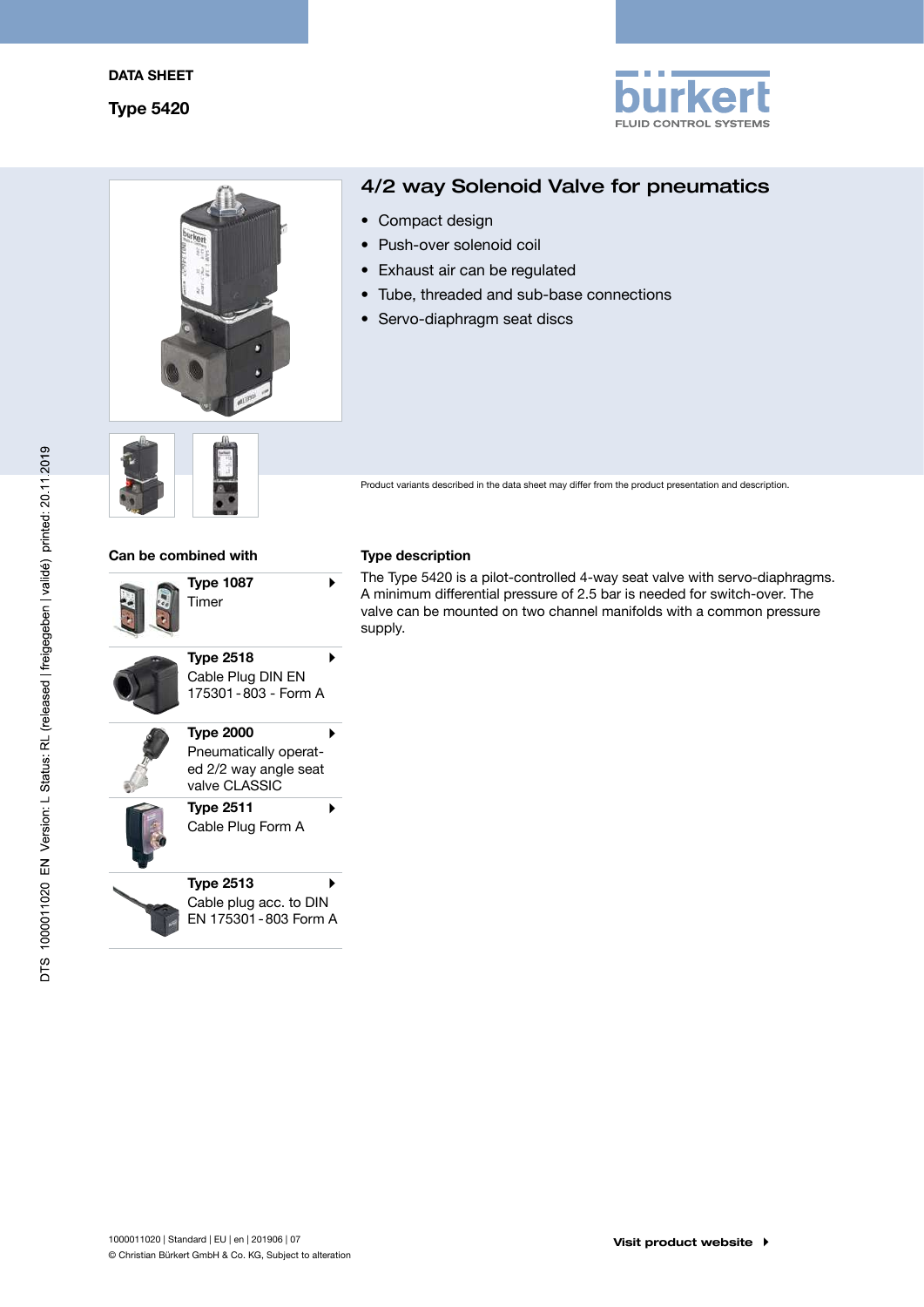

# **Table of contents**

|    |                                      | 1. General technical data<br>3  |
|----|--------------------------------------|---------------------------------|
| 2. |                                      | <b>Circuit functions</b><br>4   |
| 3. |                                      | <b>Materials</b><br>4           |
|    | 3.1.                                 |                                 |
| 4. |                                      | <b>Dimensions</b><br>5          |
|    | 4.1.<br>4.2.                         |                                 |
| 5. |                                      | <b>Product accessories</b><br>7 |
|    | 5.1.<br>5.2.                         |                                 |
| 6. |                                      | <b>Ordering information</b>     |
|    | 6.1.<br>6.2.<br>6.3.<br>6.4.<br>6.5. |                                 |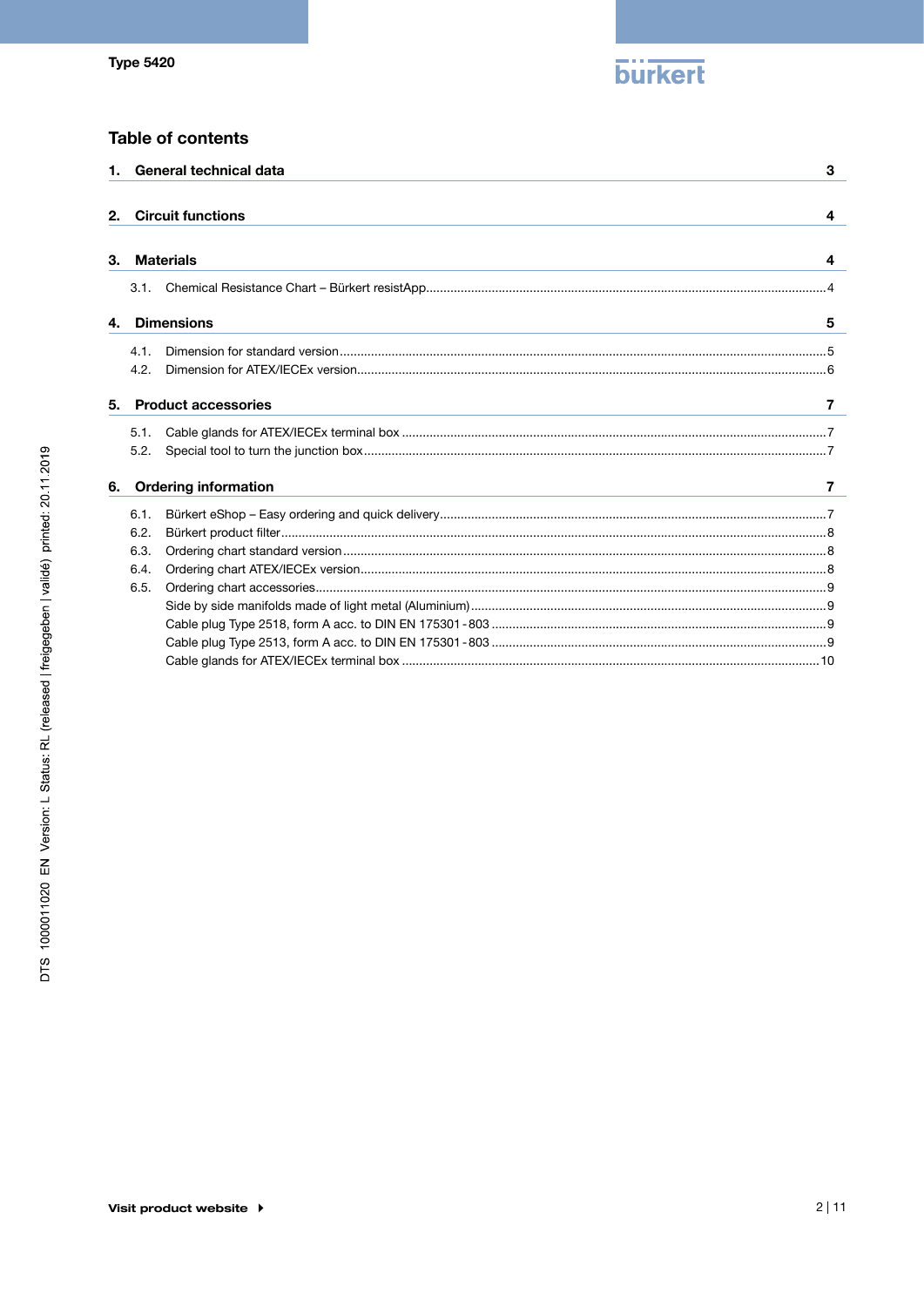

# <span id="page-2-0"></span>1. General technical data

| <b>Product properties</b>              |                                                                                                                                                                                                               |
|----------------------------------------|---------------------------------------------------------------------------------------------------------------------------------------------------------------------------------------------------------------|
| Dimensions                             | Detailed information can be found in chapter "4. Dimensions" on page 5                                                                                                                                        |
| <b>Materials</b>                       |                                                                                                                                                                                                               |
| Body                                   | Polyamide                                                                                                                                                                                                     |
| Seal                                   | <b>NBR</b>                                                                                                                                                                                                    |
| Coil                                   | Polyamide, Epoxy                                                                                                                                                                                              |
| Orifice                                | DN <sub>3</sub>                                                                                                                                                                                               |
| <b>Electrical data</b>                 |                                                                                                                                                                                                               |
| Operating voltage                      | Standard version: 24 V DC 24/230 V/5060 Hz<br>ATEX version: 24/110/230 V UC                                                                                                                                   |
| Power consumption                      | V DC version: 2 W<br>V AC version: 11 VA (inrush), 6 VA (hold)                                                                                                                                                |
| Voltage tolerance                      | $+10%$                                                                                                                                                                                                        |
| Performance data                       |                                                                                                                                                                                                               |
| Air pressure quality                   | ISO 8573 - 1:2010, class 7.4.4                                                                                                                                                                                |
| Flow rate $(Q_{\text{Nn}}$ -value air) | 200 l/min (Measured at +20 $^{\circ}$ C, 6 bar pressure at valve inlet and 1 bar pressure differ-<br>ence)                                                                                                    |
| Duty cycle                             | 100% continuously rated                                                                                                                                                                                       |
| Response time                          | Opening: 30 ms (pressure rise 090 %)<br>Closing: 20 ms (pressure drop 10010%)                                                                                                                                 |
| <b>Medium data</b>                     |                                                                                                                                                                                                               |
| Medium                                 | Neutral medium, e.g. lubricated or unlubricated compressed air                                                                                                                                                |
| Medium temperature                     | $-10 °C+60 °C$                                                                                                                                                                                                |
| Medium pressure                        | 2.510 bar (Overpressure to the atmospheric pressure)                                                                                                                                                          |
| <b>Approvals and certificates</b>      |                                                                                                                                                                                                               |
| Protection class                       | IP65 with cable plug                                                                                                                                                                                          |
| Type of protection (ATEX and IECEx)    |                                                                                                                                                                                                               |
| Coil with cable                        | EPS 18 ATEX 1232 X / IECEx EPS 18.0110X<br>II 2G Ex mb IIC T5 Gb<br>II 2D Ex mb IIIC T95 °C Db                                                                                                                |
| Coil with junction box                 | EPS 18 ATEX 1232 X / IECEx EPS 18.0110X<br>II 2G Ex eb mb IIC T5 Gb<br>II 2D Ex mb tb IIIC T95 $°C$ Db                                                                                                        |
| <b>Product connections</b>             |                                                                                                                                                                                                               |
| Port connection                        | G 1/ <sub>8</sub> , tube SL 6/4, sub-base                                                                                                                                                                     |
| Cable plug Type 2518                   | Cable plug Type 2518 acc. to DIN EN 175301 - 803, Form A (previously DIN 43650,<br>Form A) Detailed information can be found in chapter "Cable plug Type 2518, form A<br>acc. to DIN EN 175301-803" on page 9 |
| <b>Environment and installation</b>    |                                                                                                                                                                                                               |
| Installation                           | As required, preferably with actuator upright                                                                                                                                                                 |
| Ambient temperature (max.)             | 55 °C                                                                                                                                                                                                         |

1.) To prevent freezing of the expanded compressed air, the pressure dew point must be at least 10 K lower than the temperature of the medium.

| <b>Orifice</b> | $Q_{_{\rm NN}}$ value | <b>Port connection</b> |                | <b>Coil power</b> | <b>Pressure</b> | Response times <sup>1.)</sup> |         | Weight         |  |
|----------------|-----------------------|------------------------|----------------|-------------------|-----------------|-------------------------------|---------|----------------|--|
|                |                       | 1 and $3$              | $2$ and 4      |                   | range           |                               | Opening | <b>Closing</b> |  |
| [mm]           | [1/min]               |                        |                | [W]               | [bar]           | [ms]                          | [ms]    | [kg]           |  |
| 3              | 200                   | $G\frac{1}{8}$         | $G\frac{1}{8}$ | 3                 | 2.510           | 30                            | 20      | ca. 0.4        |  |
| ⊩3             | 200                   | SL 6/4                 | SL 6/4         | 3                 | 2.510           | 30                            | 20      | ca. 0.4        |  |
| ⊦3             | 200                   | sub-base $1.1$         | $G\%$          | 3                 | 2.510           | 30                            | 20      | ca. 0.4        |  |
| 3              | 200                   | sub-base $2.0$         | SL 6/4         | 3                 | 2.510           | 30                            | 20      | ca. 0.4        |  |

1.) For full opening a differential pressure of 2.5 bar is required.

2.) Sub-base for mounting on manifolds.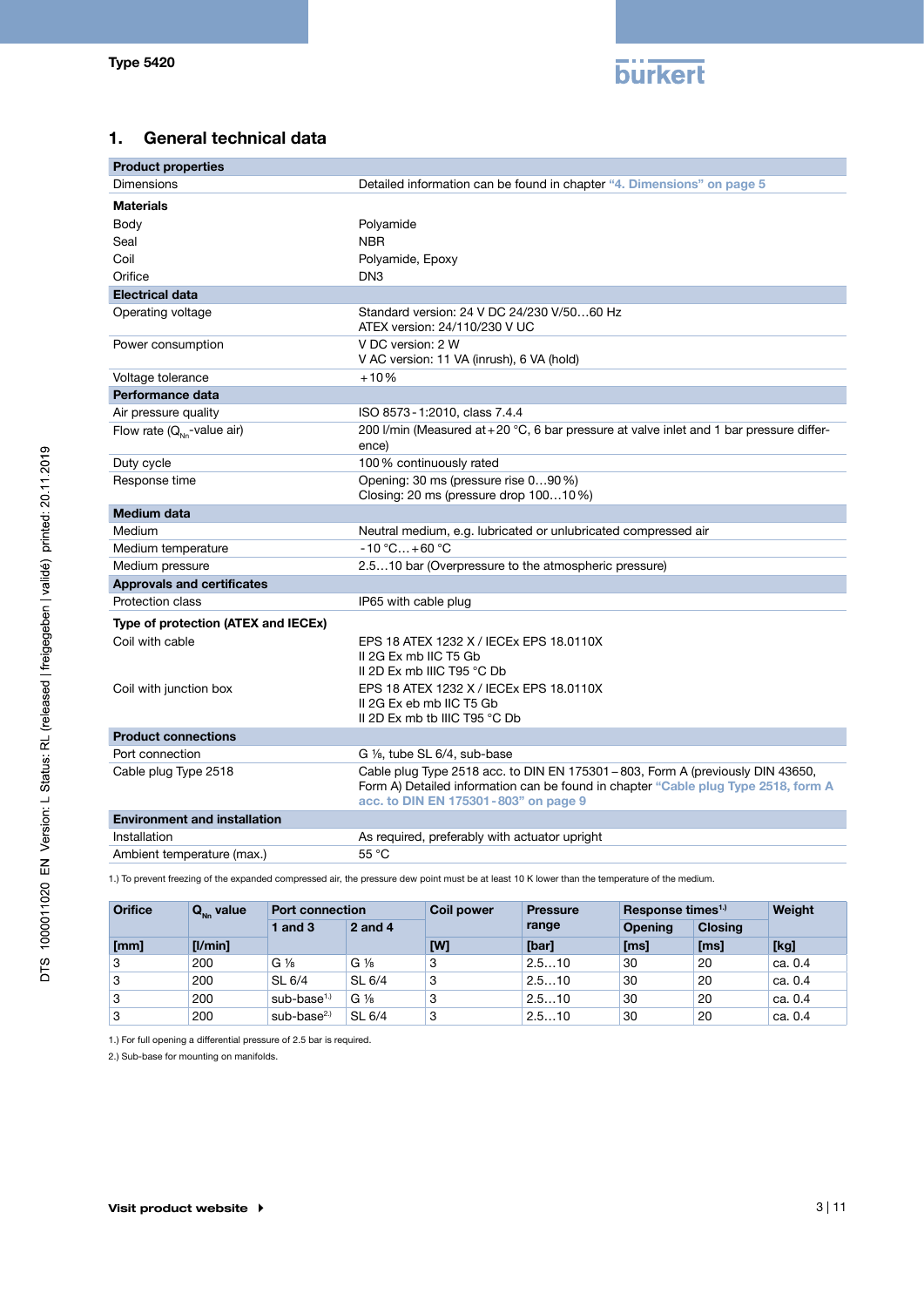

# <span id="page-3-0"></span>2. Circuit functions

| <b>Circuit functions</b>                    | <b>Description</b>                                                        |
|---------------------------------------------|---------------------------------------------------------------------------|
| 2(B)<br> 4(A) <br>14<br>IVV<br>1(P)<br>3(R) | Type: G, solenoid valve<br>$4/2$ way<br>Servo-controlled<br>Normally open |

# 3. Materials

# 3.1. Chemical Resistance Chart – Bürkert resistApp

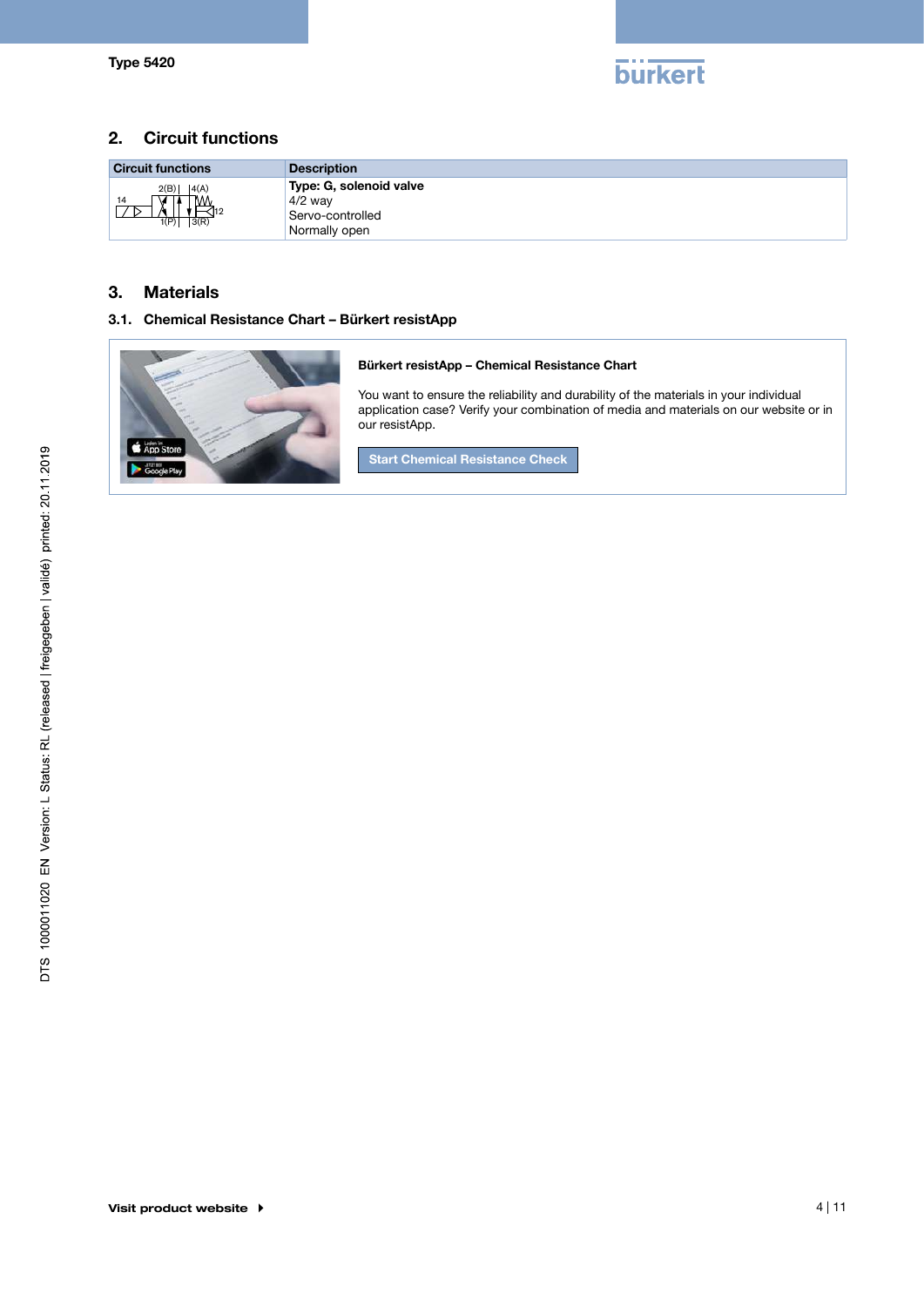

# <span id="page-4-1"></span><span id="page-4-0"></span>4. Dimensions

# 4.1. Dimension for standard version

#### Note:

- Dimensions in mm
- Tube connection for semi-soft plastic tubes (outer-Ø 6 mm, inner-Ø 4 mm)
- For battery mounting, the union nuts on the Ports 1 and 3 are replaced by O-rings (10 × 2).

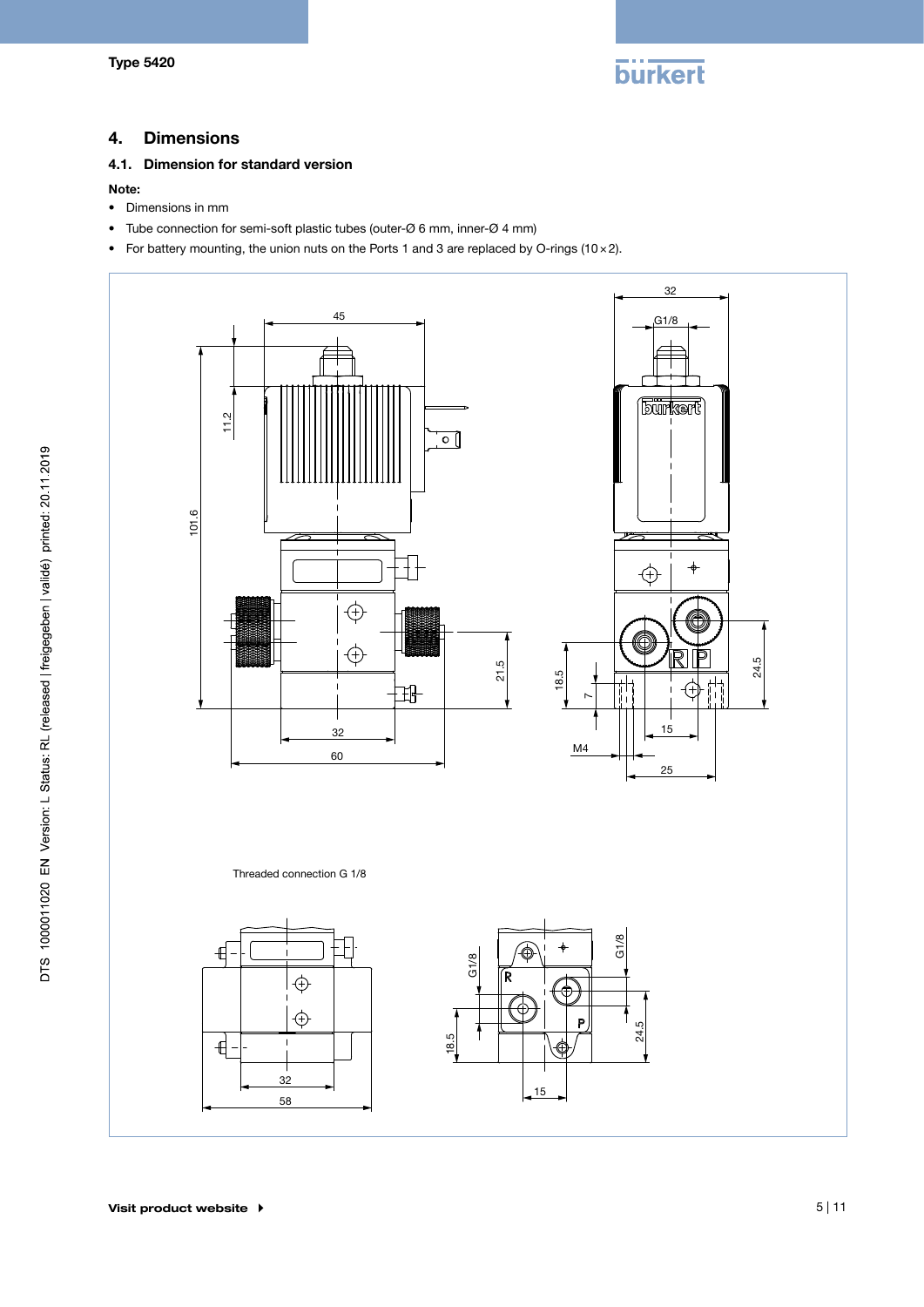**burkert** 

### <span id="page-5-0"></span>4.2. Dimension for ATEX/IECEx version

#### Note:

Dimensions in mm

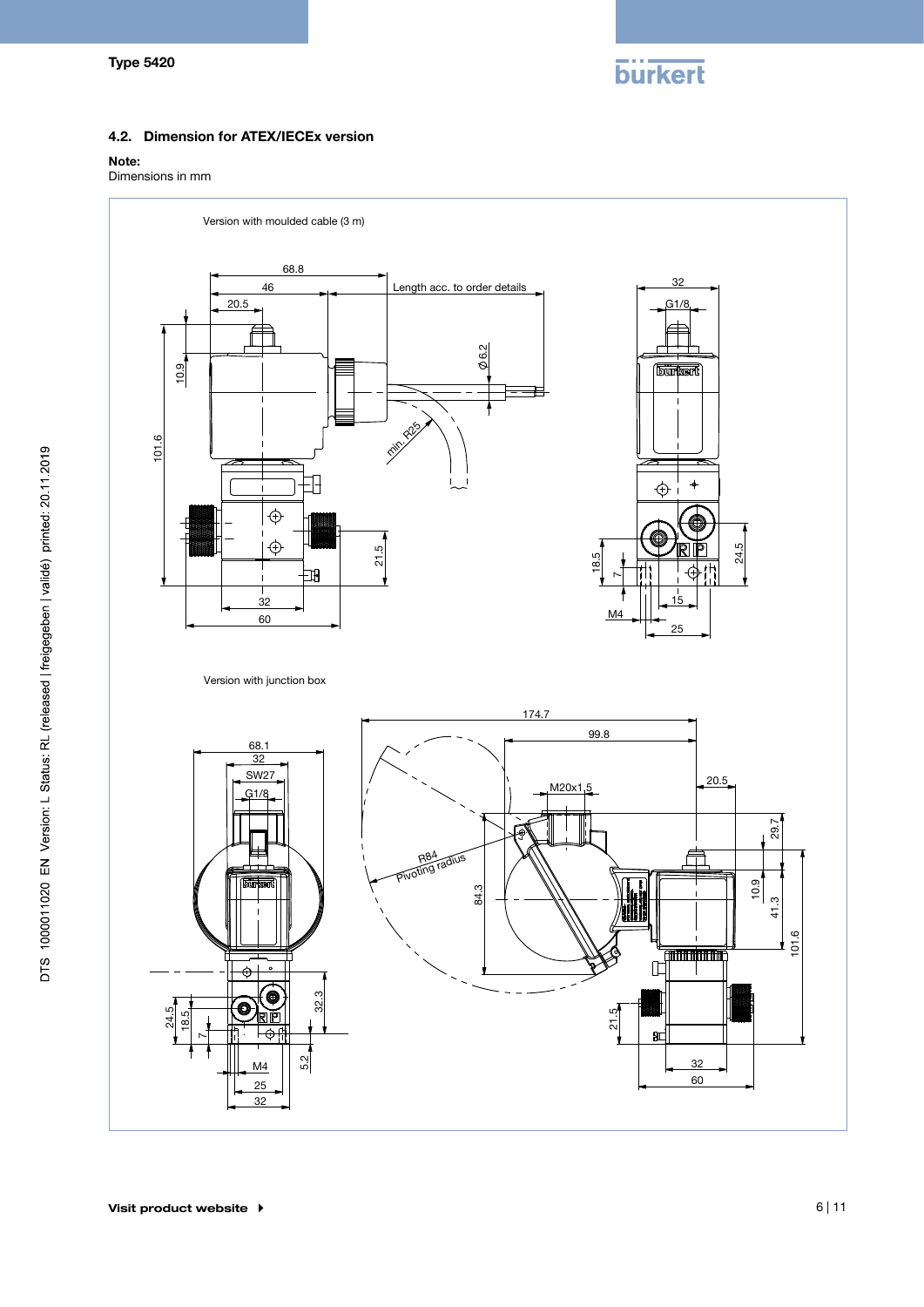

# <span id="page-6-0"></span>5. Product accessories

# 5.1. Cable glands for ATEX/IECEx terminal box

#### Note:

- A cable gland in polyamide version is included in the delivery. A nickel-plated brass version can be ordered at a surcharge, see ["Cable glands for ATEX/IECEx terminal box" on page 10](#page-9-1).
- This special tool is not supplied with the valve (see ["Cable glands for ATEX/IECEx terminal box" on page 10](#page-9-1))

| <b>Description</b>                             | Ex approvals                                     |                                                    | <b>Dimensions</b> |           |                 |
|------------------------------------------------|--------------------------------------------------|----------------------------------------------------|-------------------|-----------|-----------------|
|                                                | <b>Certification</b>                             | <b>Identification</b>                              |                   |           |                 |
| Ex cable gland,<br>Brass, nickelplated, 613 mm | PTB 04 ATEX 1112 X,<br><b>IECEX PTB 13.0027X</b> | $II$ 2 G Ex e IIC Gb,<br>II 2 D Ex tb IIIC Db IP68 |                   | <b>TL</b> | 2937 mm         |
|                                                |                                                  |                                                    | SW/E              | L         | 6 mm            |
|                                                |                                                  |                                                    |                   | D         | 20 mm           |
|                                                |                                                  |                                                    |                   | SW        | 24 mm           |
|                                                |                                                  |                                                    |                   | E         | $27 \text{ mm}$ |
|                                                |                                                  |                                                    |                   |           |                 |
| Ex cable gland,                                | PTB 13 ATEX 1015 X,                              | II 2 G Ex e IIC Gb,                                |                   | TL        | 3645 mm         |
| Polyamide, 713 mm                              | <b>IECEX PTB 13.0034X</b>                        | II 2 D Ex tb IIIC Db IP68                          | SW/E              | L         | $10 \text{ mm}$ |
|                                                |                                                  |                                                    |                   | D         | $20 \text{ mm}$ |
|                                                |                                                  |                                                    |                   | <b>SW</b> | 24 mm           |
|                                                |                                                  |                                                    |                   | E         | 28 mm           |
|                                                |                                                  |                                                    |                   |           |                 |

#### 5.2. Special tool to turn the junction box

#### Note:

- This special tool is not supplied with the valve (see ["Cable glands for ATEX/IECEx terminal box" on page 10](#page-9-1))
- This special tool can only be used with ATEX AC10 coils.

| Set SC02-AC10 |                                 |
|---------------|---------------------------------|
|               | Set includes:<br>Special wrench |
|               | Service manual                  |

# 6. Ordering information

#### 6.1. Bürkert eShop – Easy ordering and quick delivery

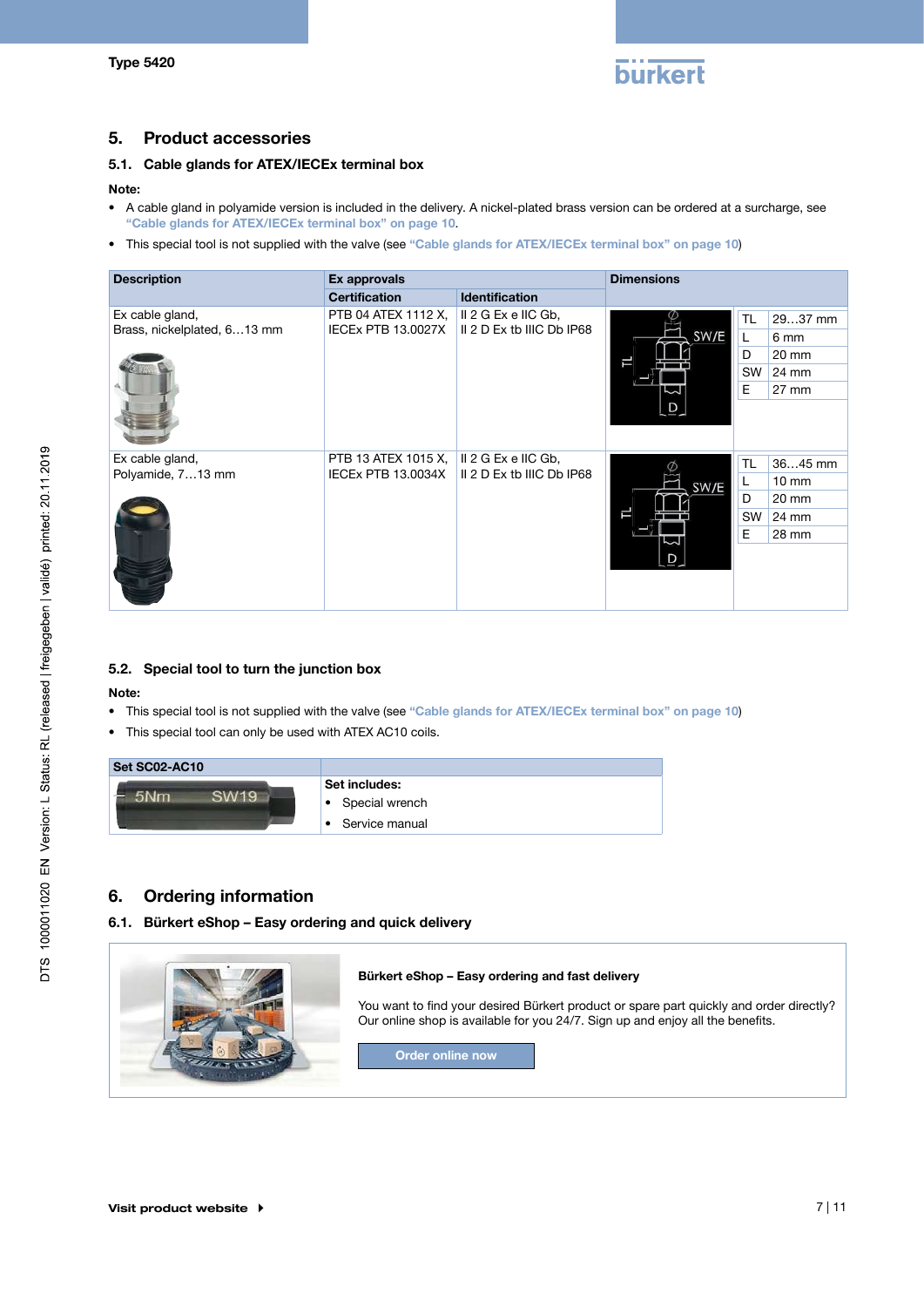

## <span id="page-7-0"></span>6.2. Bürkert product filter

|                       | <b>Norweg Prostage</b> | Siouthrie            | Bürkert product filter – Get quickly to the right product                                                                                                                   |
|-----------------------|------------------------|----------------------|-----------------------------------------------------------------------------------------------------------------------------------------------------------------------------|
| <b>Course</b> at Wars |                        |                      | You want to select products comfortably based on your technical requirements?<br>Use the Bürkert product filter and find suitable articles for your application quickly and |
|                       |                        | Nominal pressure max | easily.                                                                                                                                                                     |
|                       |                        |                      | Try out our product filter                                                                                                                                                  |

#### 6.3. Ordering chart standard version

#### Note:

- Please note that the cable plug must be ordered separately, see ["Cable plug Type 2518, form A acc. to DIN EN 175301-803"](#page-8-1)  [on page 9](#page-8-1) or separate data sheet for [Type 2518](https://products.burkert.com/?medium=datasheet&type=2518)  $\blacktriangleright$ .
- Corrosion-resistant body in polyamide, with coil AC10 (32 mm) , 2 W, seal material NBR
- A pressure difference of 2.5 bar is necessary for switch-over.
- The pressure range of the following table is 2.5…10 bar.

| <b>Circuit function</b>                          |                        | <b>Orifice</b><br><b>Port connection Port connection</b> |      | $Q_{\mu}$ value air | Article no.<br>per voltage/frequency |               |               |
|--------------------------------------------------|------------------------|----------------------------------------------------------|------|---------------------|--------------------------------------|---------------|---------------|
|                                                  |                        |                                                          |      |                     | 024/DC                               | $024/50 - 60$ | $230/50 - 60$ |
|                                                  | $[1$ and $3]$          | $[2 \text{ and } 4]$                                     | [mm] | [1/min]             | IV/Hz                                | $IV/Hz$ ]     | [V/Hz]        |
| Type: G, solenoid valve                          | $G\frac{1}{8}$         | $G\frac{1}{8}$                                           | 3.0  | 200                 | 134622 评                             | 134623 评      | 134625 评      |
| $4/2$ way<br>Servo-controlled<br>Normally open   | Hose fitting 6/4       | Hose fitting 6/4                                         | 3.0  | 200                 | 134630 评                             | 134631 评      | 134633 评      |
|                                                  | Flange for<br>manifold | $G\frac{1}{8}$                                           | 3.0  | 200                 | 134634 评                             | 134635 评      | 134637 评      |
| 4(A) <br>2(B)<br>14<br>$\overline{3(R)}$<br>1(P) | Flange for<br>manifold | Flange for manifold 6/4                                  | 3.0  | 200                 | 134638 评                             | 134639 评      | 134641 )      |

#### 6.4. Ordering chart ATEX/IECEx version

#### Note:

- Please note that the cable plug must be ordered separately, see ["Cable plug Type 2518, form A acc. to DIN EN 175301-803"](#page-8-1)  [on page 9](#page-8-1) or separate data sheet for [Type 2518](https://products.burkert.com/?medium=datasheet&type=2518)  $\blacktriangleright$ .
- Versions acc. to Ex m II T5, Polyamide body with manual override; with moulded cable (3 m long)
- The maximum fluid temperature may never exceed the permissible temperature class (T4 135 °C, T5 100 °C, T6 85 °C) minus 5K.
- Junction box is available on request.
- The pressure range of the following table is 2.5…10 bar.

| <b>Circuit function</b>                                          | Port connec-<br>tion   | <b>Port connec-</b><br>tion | <b>Orifice</b> | $Q_{\text{Nn}}$ value<br>air | <b>Electrical</b><br>connection | Article no.<br>per voltage/frequency |               |            |
|------------------------------------------------------------------|------------------------|-----------------------------|----------------|------------------------------|---------------------------------|--------------------------------------|---------------|------------|
|                                                                  |                        |                             |                |                              | Application                     | 024/UC                               | <b>110/UC</b> | 230/UC-60  |
|                                                                  | $[1$ and $3]$          | $[2 \text{ and } 4]$        | [mm]           | [1/min]                      |                                 | N/Hz                                 | [V/Hz]        | IV/Hz      |
| Type: G, solenoid valve                                          | $G\frac{1}{8}$         | $G\frac{1}{8}$              | 3.0            | 200                          | Single unit                     | 350417 ™                             | On request    | On request |
| $4/2$ way<br>Servo-controlled<br>Normally open<br> 4(A) <br>2(B) | Hose fitting 6/4       | Hose fitting<br>6/4         | 3.0            | 200                          | Single unit                     | 350410 评                             | On request    | 350411 评   |
|                                                                  | Flange for<br>manifold | $G\frac{1}{8}$              | 3.0            | 200                          | Block<br>assembly               | 350414 $\overline{m}$                | 350415 $H$    | 350416 $H$ |
| $\mathbb{M}_{\mathcal{A}_{12}}$<br>14<br>1(P)<br> 3(R)           | Flange for<br>manifold | Flange for<br>manifold 6/4  | 3.0            | 200                          | <b>Block</b><br>assembly        | 350412 评                             | On request    | 350413 评   |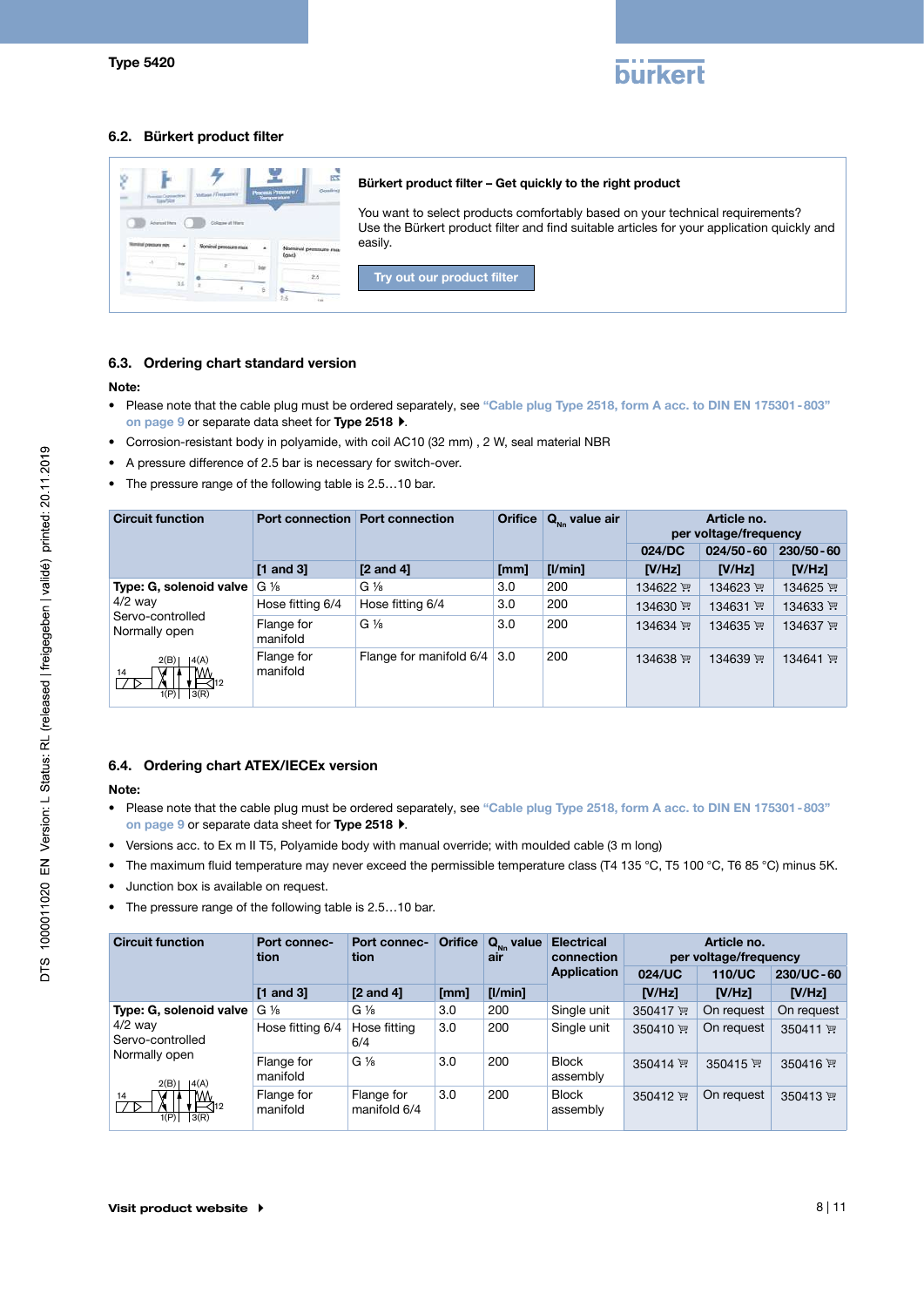# **burkert**

#### <span id="page-8-0"></span>6.5. Ordering chart accessories

#### Side by side manifolds made of light metal (Aluminium)

| <b>Total Manifolds</b> | Hole spacing<br>$A$ [mm] | <b>Total length</b><br>$B$ [mm] | Article no. |
|------------------------|--------------------------|---------------------------------|-------------|
| 2                      | 75                       | 87                              | 005356 评    |
| 3                      | 108                      | 120                             | 005357 评    |
| 4                      | 141                      | 153                             | 005372 评    |
| 5                      | 174                      | 186                             | 005373 $F$  |
| 6                      | 207                      | 219                             | $005374$ ,  |
| 8                      | 273                      | 285                             | 006553 评    |

| <b>Accessories for Manifolds</b>                         | Article no.     |
|----------------------------------------------------------|-----------------|
| Silencer                                                 | $005424$ 뿐      |
| Screw plug for unused ports 1 or 4                       | 005390 $H$      |
| Cover, complete, for unused valve positions on manifolds | $005432$ ,      |
| Nipple with O-rings for connecting junction plate        | 005049 $\equiv$ |



#### <span id="page-8-1"></span>Cable plug Type 2518, form A acc. to DIN EN 175301-803

#### Note:

For other versions see data sheet [Type 2518](https://products.burkert.com/?medium=datasheet&type=2518)  $\blacktriangleright$ .



#### Cable plug Type 2513, form A acc. to DIN EN 175301-803

#### Note:

- The cable plug Type 2513 meets the requirements of ATEX category 3 GD.
- For more information on the cable plug, see data sheet [Type 2513](https://products.burkert.com/?medium=datasheet&type=2513)  $\blacktriangleright$ .

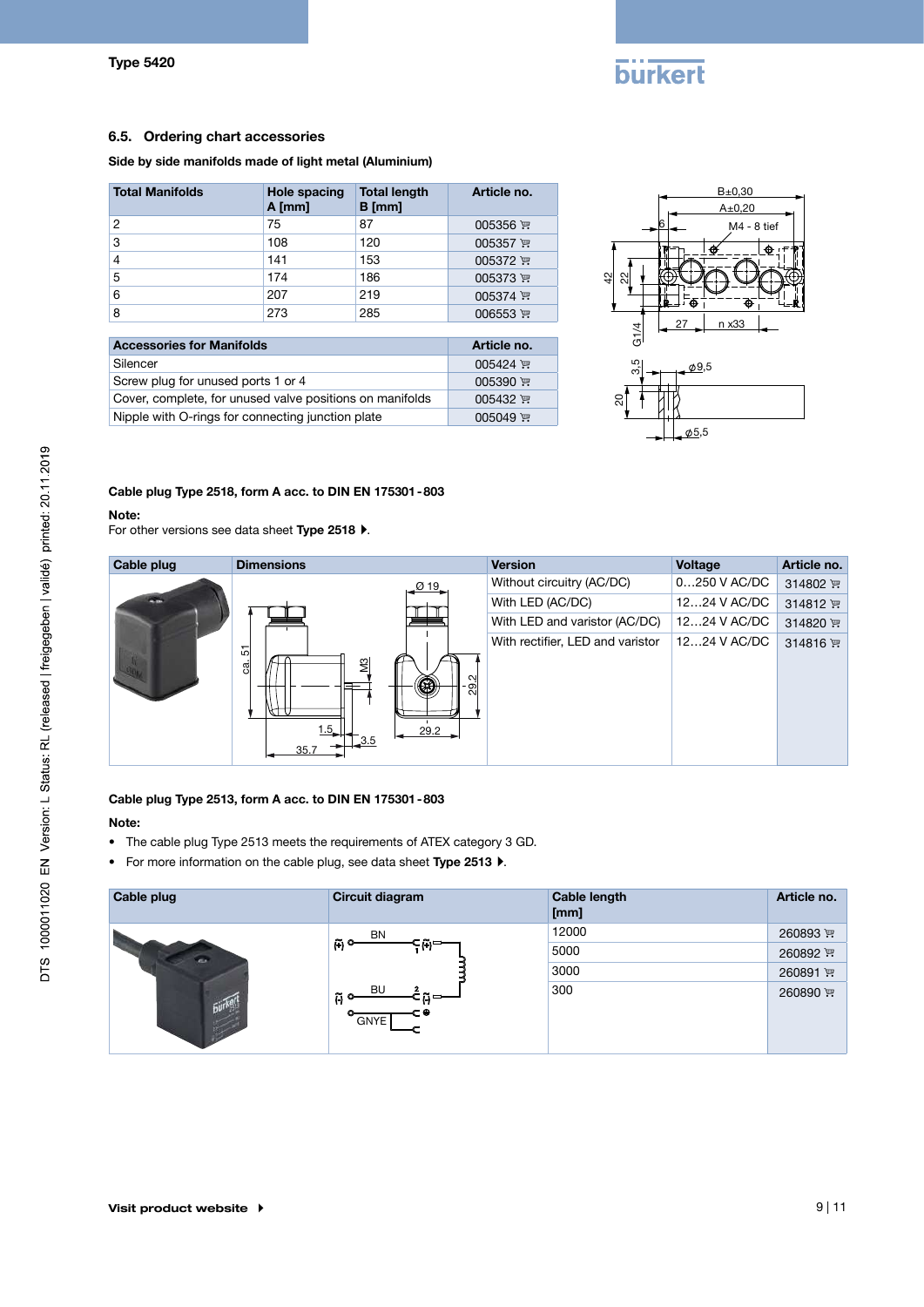

#### <span id="page-9-1"></span><span id="page-9-0"></span>Cable glands for ATEX/IECEx terminal box

#### Note:

- A cable gland in polyamide version is included in the delivery. A nickel-plated brass version can be ordered at surcharge.
- For more information on Ex cable glands, see "6.1. Cable glands for ATEX/IECEx terminal box" on page 12.

| <b>Description</b>                                               | Article no. |
|------------------------------------------------------------------|-------------|
| Ex cable gland, brass, nickelplated, $613$ mm <sup>1.)</sup>     | 773278 ছ    |
| Ex cable gland, polyamide, $713$ mm <sup>1.)</sup>               | 773277 ছ়   |
| Set SC02-AC10: Special wrench <sup>2)</sup> incl. service manual | 293488 쿈    |

1.) Cable diameter

2.) Not included in the scope of delivery of the valve